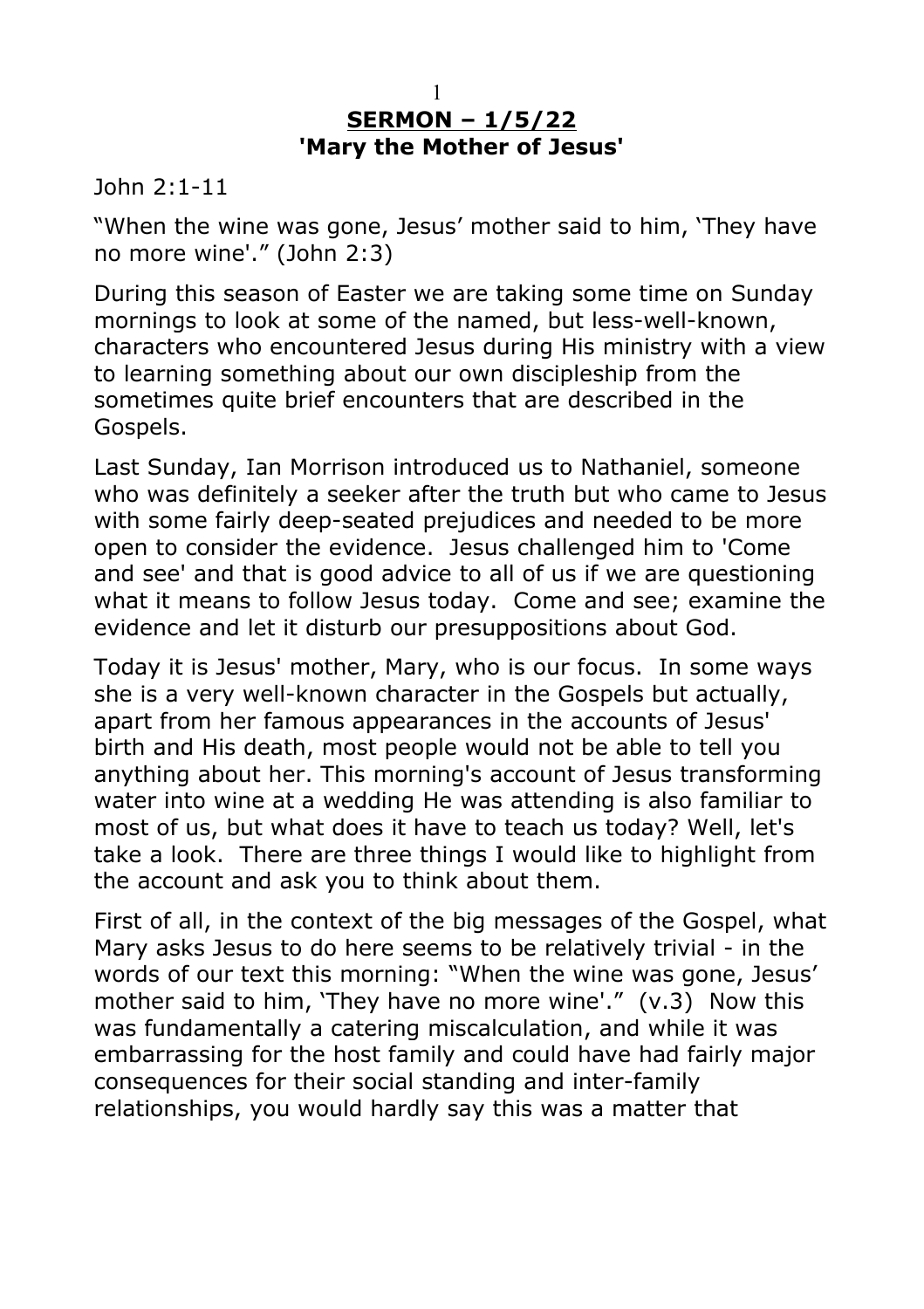required the involvement of the Son of God. 'They have no more wine.'

Secondly, I would like you to notice that Jesus' response to His mother seems pretty blunt: 'Woman, why do you involve me?' Jesus replied. 'My hour has not yet come.' (v.4) That would seem to back up the view that this was not a matter worthy of messianic intervention but of course we don't really know what it was that Mary expected Jesus to do – from the Gospels we can't actually say what her expectation of Jesus' ministry as a whole was other than the treasured memories of 30 years previously when He was born – so maybe she wasn't asking Him to perform a miracle; perhaps she was just telling Him the news about the wine running out and not particularly expecting Him to do anything, or perhaps she was thinking that He would round up His disciples and get them to do a run to the equivalent of the local supermarket in order to help save the family name. Either way, why does Jesus make it such an issue by his sharp response? 'My hour has not yet come.'

But the third thing to highlight is the outcome of Mary's request which is for Jesus to bring transformation to the whole situation by turning water from ceremonial washing pots not only into wine but into the choicest of wine and the comment that the apostle John makes at the end of the account: "What Jesus did here in Cana of Galilee was the first of the signs through which he revealed his glory; and his disciples believed in him." (v.11) This is not comparable to the healing of the lame or the blind or the feeding of the five thousand or the stilling of the storm, rather this is 'the first of the signs through which He revealed His glory.'

It would be my contention that Mary is making a simple request at a very ordinary level, but that Jesus is responding in a truly extraordinary way, and that what we need to learn as disciples today is to pray in faith and to expect great things from God in Christ.

What we all need to be willing to learn is that Jesus takes life to a whole new level. There is a wedding going on here with someone whose role it was to be 'master of the banquet' but something had gone badly wrong with the planning if the wine had run out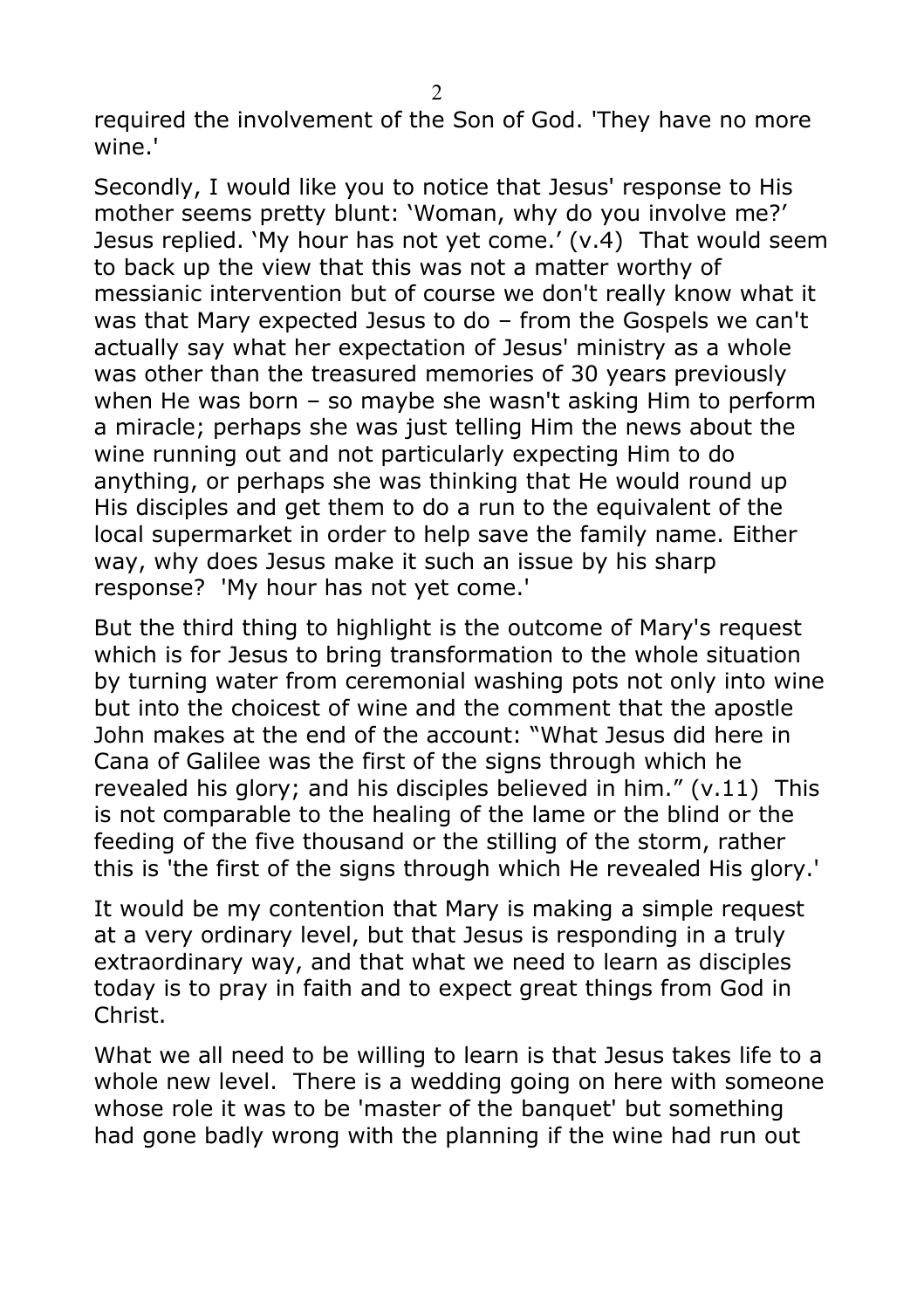on day three of what would probably be a seven day feast. How much else could we say that of in our world and in our life experience? There is a world out there and people are in charge of it but, goodness, things are not the way they should be, are they? And for ourselves as individuals there is a life going on and we are in charge of our own progress through it but sometimes – often perhaps – we ake a complete hash of it.

Mary points to Jesus and says to the servants, 'Do whatever He tells you.' And when the master of the banquet tastes the new wine, he is amazed that it is better than he has ever tasted, and what Jesus is saying by His actions is this: "I am the true Master of the Banquet. I am the Lord of the Feast." And in so doing He was fulfilling the prophecy of Isaiah: "On this mountain the LORD Almighty will prepare a feast of rich food for all peoples, a banquet of aged wine – the best of meats and the finest of wines. On this mountain he will destroy the shroud that enfolds all peoples, the sheet that covers all nations; he will swallow up death for ever. The Sovereign LORD will wipe away the tears from all faces; he will remove his people's disgrace from all the earth. The LORD has spoken." (Isaiah 25:6-8)

The wine that we share at the Lord's Table is a foretaste of the great banquet to come when all things will reach their fulfilment. Here we taste the promise and we see that the Lord is good. Do you trust in Christ's ability (in Tolkein's striking phrase) 'to make everything sad come untrue'? Ask and you will receive, as Mary discovered. Taste and see, as the master of the wedding banquet in Cana experienced.

It's not insignificant that in the story, the water that Jesus uses for the miracle is taken from the jars that were used by the Jews for ceremonial washing, and by doing so He is declaring that He is accomplishing a reality towards which the sacrificial laws of the Old Testament could only point. Paul describes the Law of Moses as the 'schoolmaster' that leads us to Christ (Galatians 3:24). We need to learn what the Law teaches about our sin and impurity before God so that we are ready to receive the forgiveness and cleansing that Christ provided through His death on the Cross. That is what Jesus is referring to when He says to Mary 'My hour has not yet come.' What He is saying to her in reality is this: "I